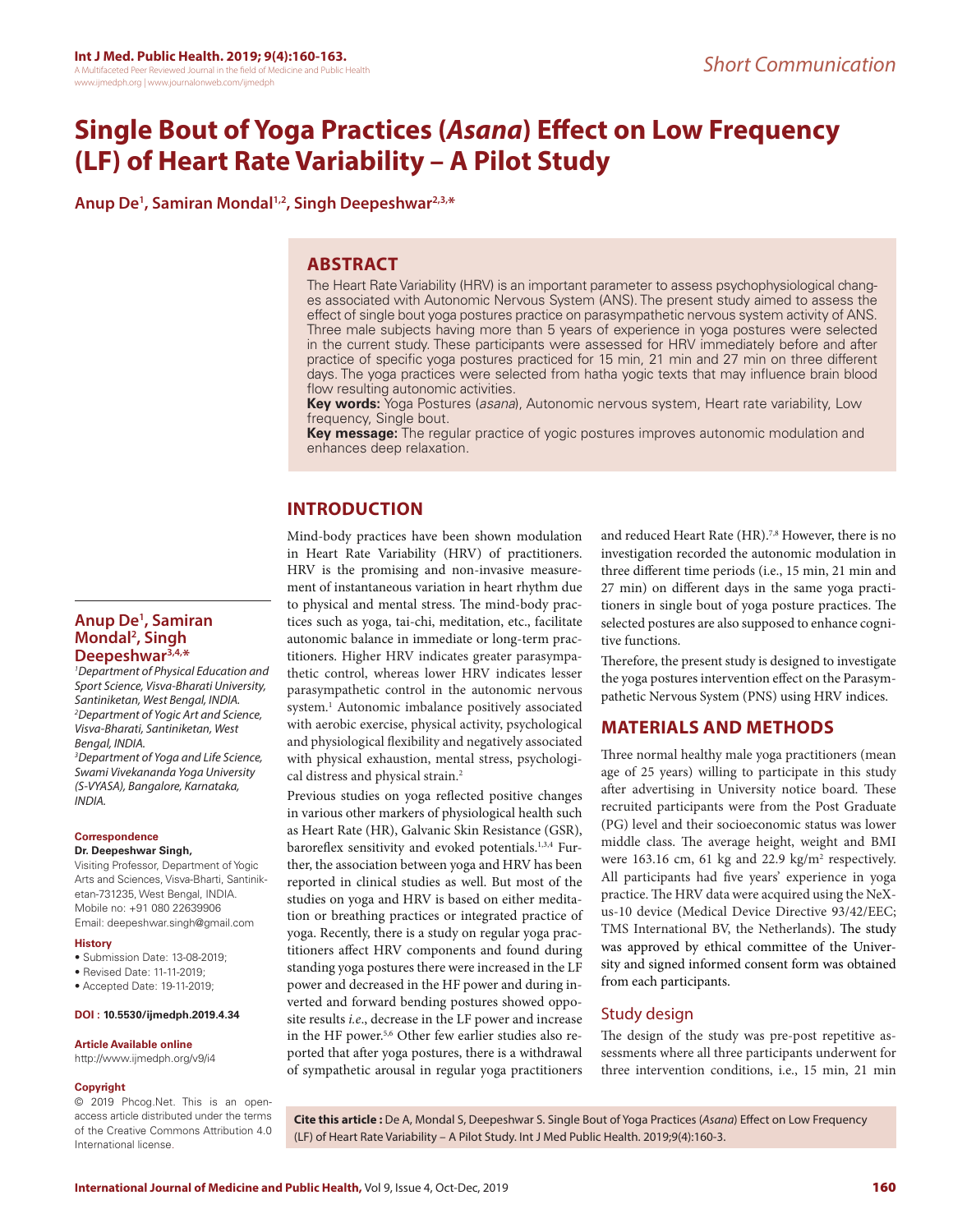and 27 min practice of yoga. The data were collected immediately before and after yoga postures practice on three consecutive days but at the same time of the day. The schematic representation of the design is shown in Figure 1.

#### Assessments

**Heart Rate Variability (HRV):** The HRV outcomes included LF in percentage (%), HF% and amplitude recorded in Hz unit. The HRV spectrum contains two major components: The High Frequency (HF) (0.18- 0.4 Hz) component, which is synchronous with respiration. The second is a Low Frequency (LF) (0.04 to 0.15 Hz) component that appears to be mediated by both the vagus and cardiac sympathetic nerves. Highfrequency (HF) activity has been found to decrease under conditions of acute time pressure and emotional strain and elevated state anxiety, presumably related to focused attention and motor inhibition.<sup>8,9</sup>

#### Intervention

The five yoga postures (*asanas*) were selected for the present study which is associated with brain functions.10 Each yoga posture (*asana*) was performed for an allotted time and repetition cycles accordingly. The details of the yoga practices protocol are shown in Table 1.

#### Statistical Analysis

The obtained data were analyzed with descriptive statistics viz. mean, standard deviation and standard error of the mean and percentage changes. However, paired '*t*' test was not applied to determine the statistical significance of differences due to the very small sample size.

## **RESULTS**

The outcome of the HRV components showed there was an increase in LF % band and decrease in HF % band immediately after 15 min and 21 min practice of yoga postures. But there was a decrease in LF% band after 27 min yoga postures practice. Another component of HRV was HRV

**Table 1: The details of yoga protocol intervention for 15 min, 21 min and 27 min.**

amplitude, which showed a trend towards a decrease in 21 min and 27 min of yoga postures. The mean, Standard Deviations (SD) and Standard Error Mean (SEM) of HRV components are given in Table 2. The heart rate variability before and after yogasana practice is depicted in Figure 2 (LF%), Figure 3 (HF%) and Figure 4 HRV amplitude.

### **DISCUSSION**

The results of the present study showed that the 15 min and 21 min of yoga postures *(asana)* practice increases in the low frequency (LF%) band and decreases high frequency (HF%). Whereas, after 27 min of yoga postures there were decreased in the LF% band and HRV amplitude. Typically, LF band (0.04-0.15 Hz) mainly reflects baroreceptor activity and sympathetic activity during rest and exercise<sup>8,11</sup> and other studies have reported no change in LF and LF-HF ratio during exercise.12 The increased HF band suggests an increase in the vagal activity (parasympathetic) whereas the increased sympathetic activity is associated with LF band of HRV.<sup>8</sup> Generally, the sympathetic activation is required during vigilance and considered necessary to perform an attentional task, while efferent vagal (parasympathetic) activity especially seen in clinical and experimental observations of autonomic maneuvers such as electrical vagal stimulation, muscarinic receptor blockade and vagotomy.13 But the embedded mechanism of yoga practice effect on the autonomic nervous system is not fully explored. Few studies speculated that after yoga postures there is stimulation of the vagus nerve and en-





**Yoga Postures Starting to Final Posture Maintenance Final to Initial Repetition/ Frequency Repetition/ Frequency Repetition/ Frequency Rest between Asana Rest between repetition Total Time for 15 min Total Time for 21 min Total Time for 27 min** 15 Min Yoga Postures 21 min Yoga Postures 27 min Yoga Postures *Surya namaskar (Sun Salutation)* (12 Posture) 1 time 1 time 1 time 15 sec - 165 sec 150 sec 135 sec *Sarvangasana (Shoulder Stand Pose)* 15 sec 30 sec 15 sec 2 times 3 Times 4 Times 15 sec 15 sec 150 sec 225 sec 300 sec *Karnapidasana (Ear Pressure Pose)*  15 sec 30 sec 15 sec 2 times 3 Times 4 Times 15 sec 15 sec 150 sec 225 sec 300 sec *Chakrasana (Wheel Pose)* 15 sec 30 sec 15 sec 2 times 3 Times 4 Times 15 sec 15 sec 150sec 225 sec 300 sec *Vrischikasana (Scorpion Pose)* 15 sec 30 sec 15 sec 2 times 3 Times 4 Times 15 sec 15 sec 150 sec 225 sec 300 sec *Sirshasana (Head Stand)* 15 sec 30 sec 15 sec 2 times 3 Times 4 Times - 15 sec 135 sec 210 sec 285 sec **Total time duration for** *yogasana* **posture practices 15 Min (900 sec) 21 Min (1260 sec) 27 Min (1620 sec)**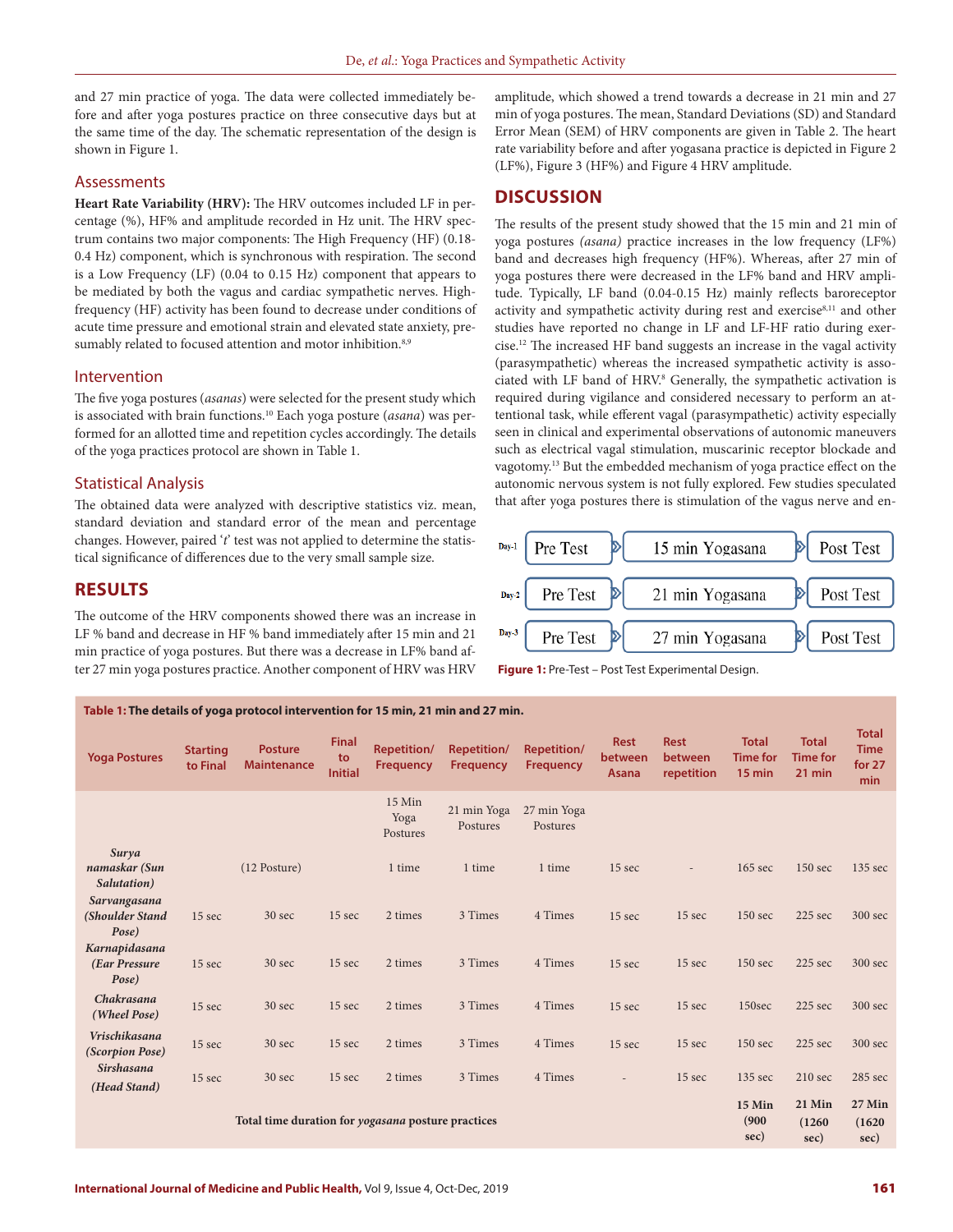| Table 2: The result table included mean, standard deviation (SD) and standard error mean (SEM) of Heart Rate |
|--------------------------------------------------------------------------------------------------------------|
| Variability components (LF%, HF% and HRV Amplitude) are given below.                                         |

|                 |           | $LF$ %        |            | <b>HF %</b>   |            | <b>HRV Amplitude</b> |            |
|-----------------|-----------|---------------|------------|---------------|------------|----------------------|------------|
| <b>Duration</b> |           | Mean (SD)     | <b>SEM</b> | Mean (SD)     | <b>SEM</b> | Mean (SD)            | <b>SEM</b> |
| $15$ Min        | Pre-Test  | 45.33 (17.51) | 10.11      | 54.67 (17.51) | 10.11      | 9.15(1.56)           | 0.90       |
|                 | Post Test | 46.14 (17.26) | 9.96       | 53.86 (17.26) | 9.96       | 9.29(2.19)           | 1.26       |
| $21$ Min        | Pre-Test  | 39.97 (24.15) | 13.94      | 60.03(24.15)  | 13.94      | 8.88(2.56)           | 1.48       |
|                 | Post Test | 45.49 (29.69) | 17.14      | 54.51 (29.69) | 17.14      | 8.50(2.77)           | 1.60       |
| 27 Min          | Pre-Test  | 49.44 (21.14) | 12.20      | 50.56(21.14)  | 12.20      | 9.84(2.60)           | 1.50       |
|                 | Post Test | 43.45 (16.28) | 9.40       | 56.55 (16.28) | 9.40       | 8.10(1.77)           | 1.02       |



**Figure 2:** Heart rate variability (LF %) after 15 min, 21 min and 27 min of yogasana practice.



**Figure 3:** Heart rate variability (HF %) after 15 min, 21 min and 27 min of yogasana practice.

hance parasympathetic outflow and control sensory input to the brain and enhanced mood and reflecting in cardiac functions.<sup>14</sup> Few studies have been reported that a well-balanced vagal activity in long-term yoga practitioners where yoga practices consisted of physical postures (*asana*), breathing practices (*pranayama*), meditation (*dhyana*) and relaxation.7,15 In contrast to previous studies, the current study showed the sympathetic arousal and baroreflex activity after 15 and 21 min practice and decreased after 27 min practice of only yoga postures, which suggest that the long-term practice may modulate the autonomic activity and increase vagal tone. As mentioned by the Sage Patanjali in Yoga Sutra (PYS), that when an individual practice yoga postures (*asana*) for a



**Figure 4:** Heart rate variability amplitude after 15 min, 21 min and 27 min of yogasana practice.

longer duration, the practice becomes steady, stable and firm that leads to ease and comfortable which enhances pleasure and relaxation (PSY Chapter 2- Verses 46-47).<sup>16</sup> The outcome of the present study followed the ancient literature also reflects that the regular and repeated practice of yoga may enhance relaxation and increases parasympathetic outflow. This outcome may be helpful for cognitive behavior and emotional responses. The limitations of the study are straightforward including, the small sample size; absence of the control group and self as control design. Therefore, further study can be done using an adequate sample size, with complete autonomic and neurophysiological assessments such as Electroencephalogram (EEG), Functional Near-Infrared Spectroscopy (fNIRS) and Evoked Potentials (EPs).

## **ACKNOWLEDGEMENT**

The researchers are thankful to University Grant Commission, Ministry of Human Resource Development, Govt. of India for their financial support in this project. We are also thankful to Department of Yogic Art and Science, Visva-Bharati, Central University, for providing participants.

# **CONFLICT OF INTEREST**

The authors declare no Conflict of interest

## **ABBREVIATIONS**

**HRV:** Heart Rate Variability; **LF:** Low Frequency; **HF:** High Frequency;